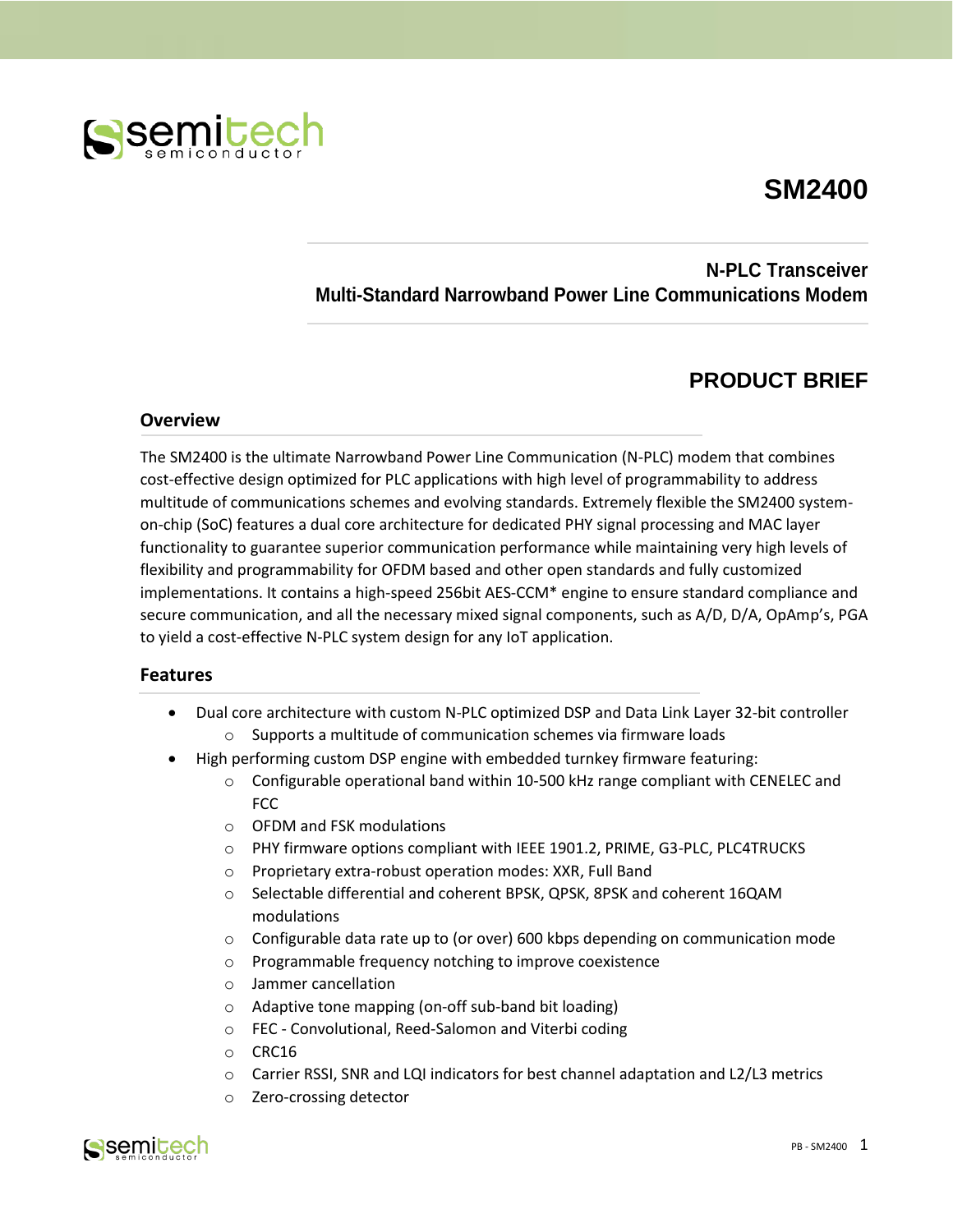- Programmable 32bit RISC protocol engine featuring:
	- o Data Link Layer firmware options compliant with IEEE 1901.2, G3-PLC, PRIME, IEC61334- 4-32, PLC4TRUCKS and others
	- o IP adaptation layers IPv4, 6LoWPAN
	- o Carrier Sense Multiple Access/Collision Avoidance (CSMA/CA) channel access
	- o Automatic Repeat Request (ARQ)
	- o Meshing and self-discovery mechanisms
- CCM\* with AES128 / AES256 encryption core
- On-chip Peripheral Interfaces:
	- o SPI (slave) / UART host interface
	- o Up to 2 additional SPI slaves for metering, wireless transceiver or other devices
	- o SPI master for external flash
	- $\circ$  5 GPIO's (additional GPIO's can be made available if other interfaces are unused)
	- o Special purpose control signals: Data Rx LED (PHYLED), External AGC (RXRANGE1), External Power Amp. (TXEN), External AFE (AFEEN)
	- o JTAG
- Seamless interface to an external line driver for optimal system performance:
	- o Integrated A/D and D/A
	- o Integrated OpAmp's for RX and TX
	- o Integrated Programmable Gain Amplifier (PGA)
- Low power operation modes
	- o Off-line mode
	- o Listen mode
	- o Receive mode
	- o Transmit mode
- 3.3V (5V tolerant) digital I/O
- Receiver sensitivity of -80dBV
- -40 °C to +105 °C temperature range
- LQFP64 package

### **Benefits**

- Single-chip integrating Physical Layer (PHY) and Media Access Controller (MAC)
- Multitude of operation modes addressing all common OFDM-based standards including full compliance with IEEE 1901.2, G3-PLC, PRIME, PLC4TRUCKS
- Extremely robust proprietary modes of communication optimized for noisy power line environment
- High flexibility to address standard evolution, new standards and special proprietary modes
- Cost optimized system solution with integrated A/D, D/A, 2 OpAmp's, PGA
- Low power consumption

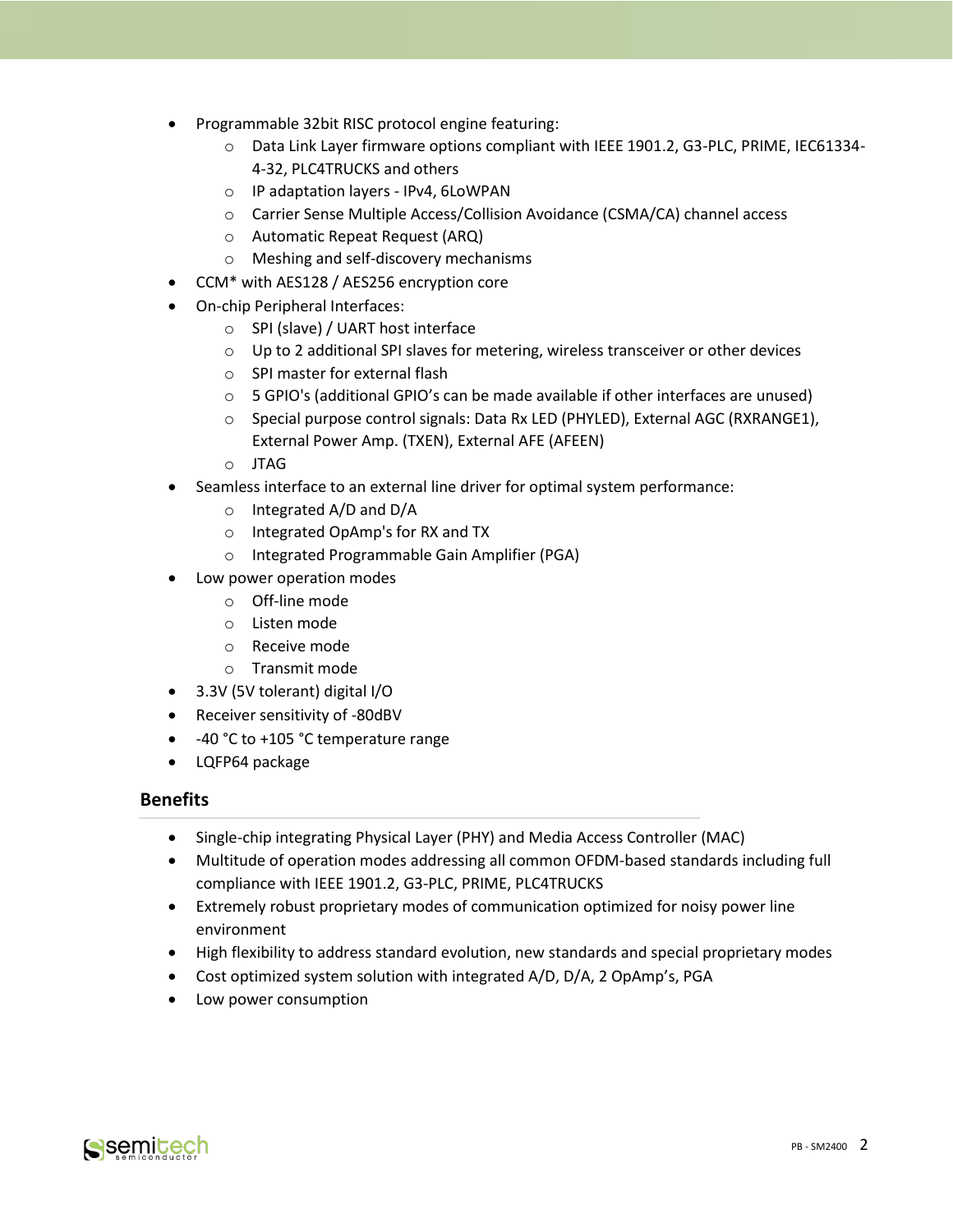## **Applications**

- Smart grid communication
- Advanced Metering Infrastructure (AMI)
- Automated Meter Reading (AMR)
- Street lighting control and smart ballasts
- Solar and alternative energy management
- Smart home energy monitoring
- Factory and Building Automation (BA)
- Supervisory Control and Data Acquisition (SCADA)
- In-Vehicle Communication

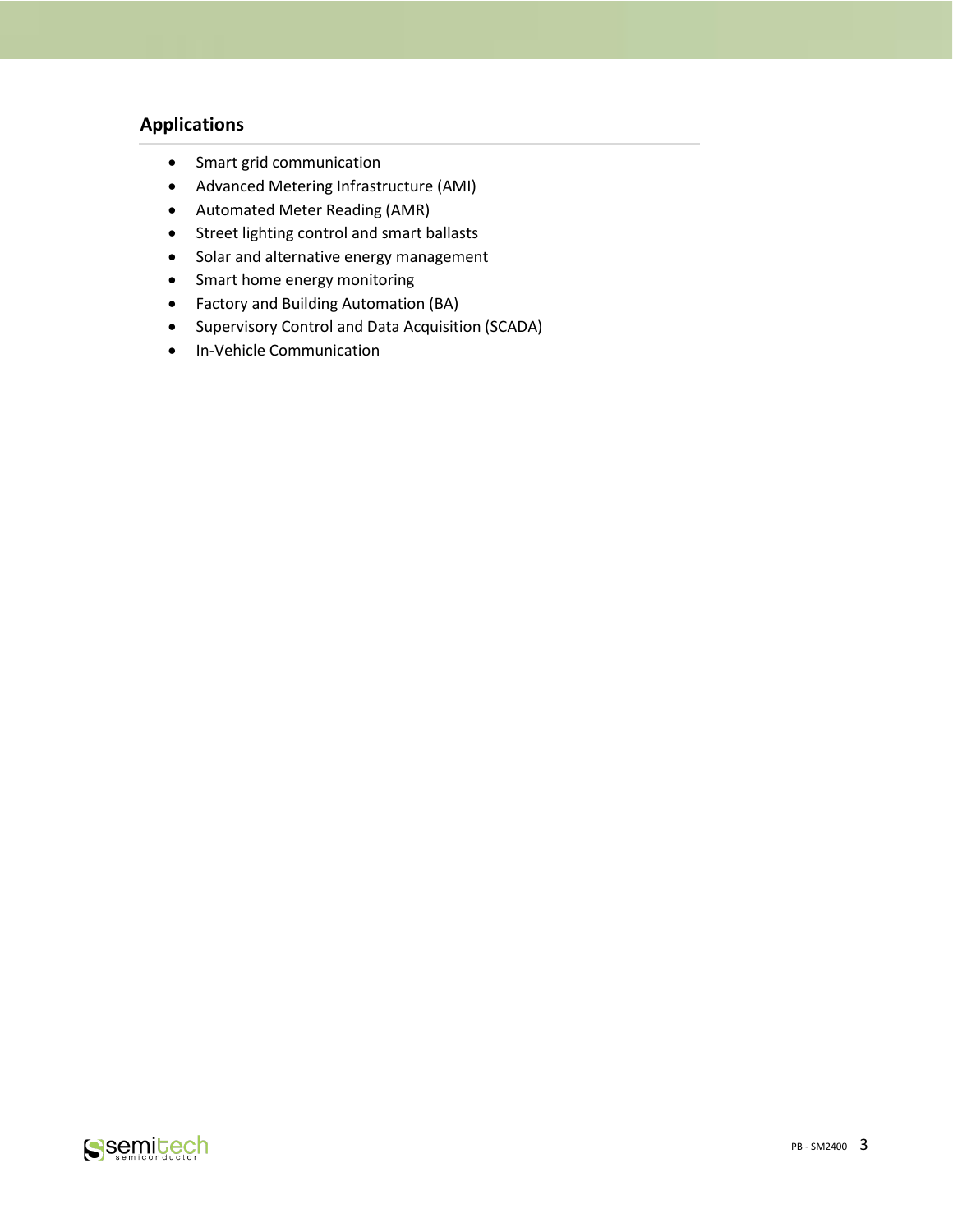## **1 DESCRIPTION**

The SM2400 is a highly programmable OFDM based N-PLC modem combining PHY and MAC with mixed signal components for optimal system cost and performance. The SM2400 combines the benefits of programmable architecture with power and cost efficiency by utilizing a DSP core configured specifically for N-PLC modulations and a dedicated 32bit core that runs protocols. With its high level of programmability, the SM2400 addresses multitude of communications schemes and can accommodate application specific communication schemes and evolving standards.

The SM2400 comes with a set of firmware options implementing IEEE 1901.2 compliant PHY and MAC layers, a 6LoWPAN data link layer as well as PRIME, G3-PLC, PLC4TRUCKS and other special modes tailored for Industrial IoT applications.

Proprietary and patented modes (XXR and XR modes) enable robust communication in harsh conditions for applications where standards compliance is not required. The SM2400 can achieve data rates of up to 600Kbps over 500KHz frequency band.

The SM2400 enables secure communication featuring a 256-bit AES encryption core with CCM\* mode support. Integrated analog front end featuring ADC, DAC, gain control and two OpAmp's allows for a very efficient system design with a low cost BOM.

The SM2400 executes its firmware from internal memory. The code is loaded at the boot time. The SM2400 can boot either from an external SPI flash or from a host MCU, if such is present in the system, via UART or SPI, with the host MCU being the master.

For a definition of acronyms used throughout this document, refer to the glossary of terms at the back of this document.

## **2 TYPICAL APPLICATION DIAGRAM**

[Figure 1](#page-3-0) shows a typical PLC communications module using the SM2400 device.



*Figure 1 - PLC Communications Module Using the SM2400*

<span id="page-3-0"></span>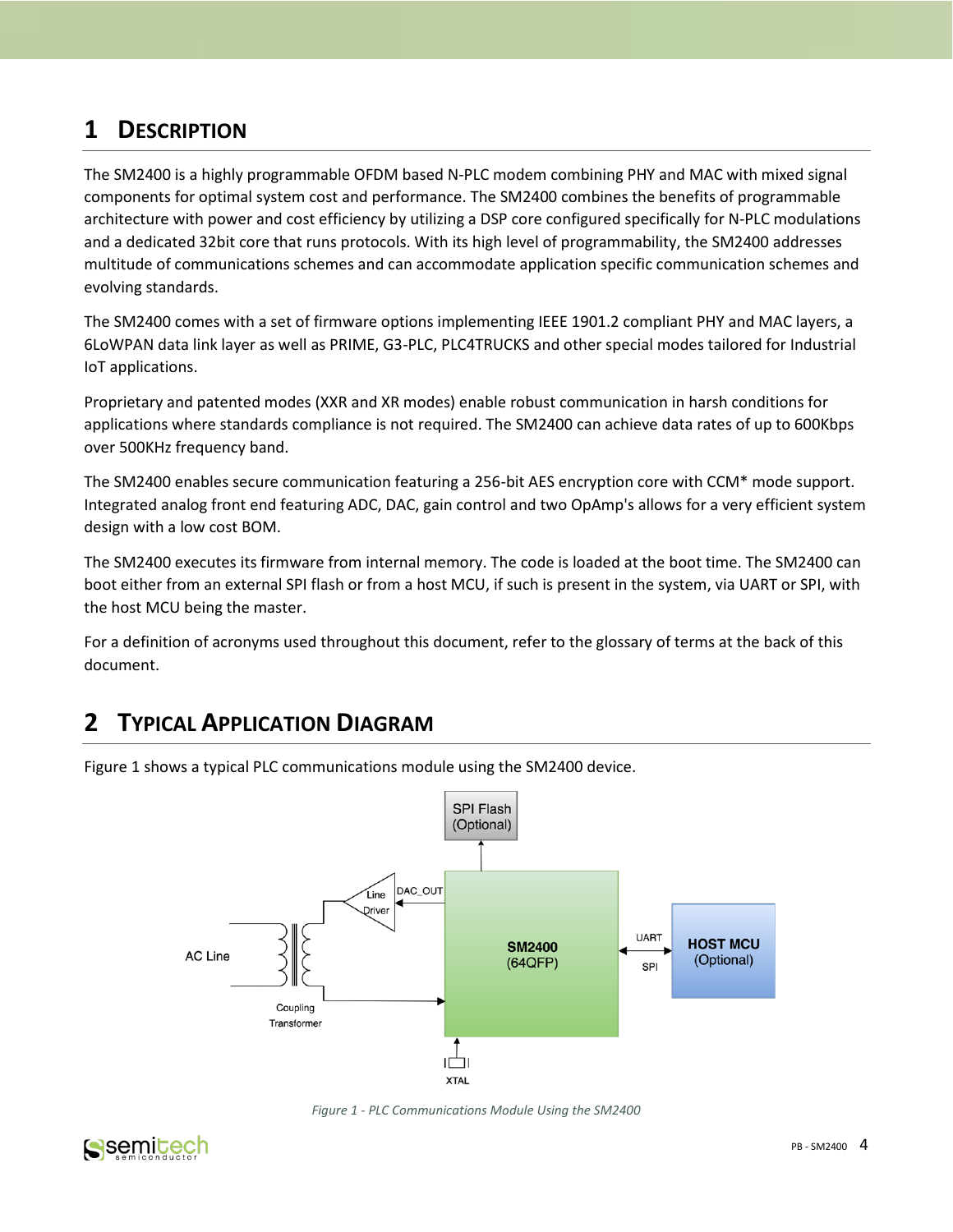## **3 SM2400 BLOCK DIAGRAM**



[Figure 2](#page-4-0) shows a high-level block diagram of the SM2400 device.



### <span id="page-4-0"></span>**3.1 ANALOG FRONT-END (AFE)**

The SM2400 integrates an AFE optimized for N-PLC communication. It includes ADC, DAC, PGA and two OpAmp's to achieve the best signal power with minimum external BOM. External components include coupling circuitry and high voltage line driver that can vary for different applications and for different operational bands.

To enable most cost-effective system design, the SM2400 includes an internal voltage regulator. To achieve best power efficiency, external power regulation is recommended.

### **3.2 DIGITAL FRONT-END (DFE)**

The SM2400 integrates a DFE which includes dedicated hardware accelerators such as Preamble Detector, Decimation and Interpolation Filtering, Tone cancellers and Zero Crossing Detector to provide performance and flexibility without compromising cost or power.

## **3.3 DSP CORE**

The DSP Core implements the PHY function of the various PLC communication modes and standards. It is fully programmable and is designed specifically to accommodate a variety of OFDM based (and similar) N-PLC PHY's to optimize performance and power consumption. The DSP Core is generally not available for customer programming. Some key functions implemented in the DSP core are listed below.

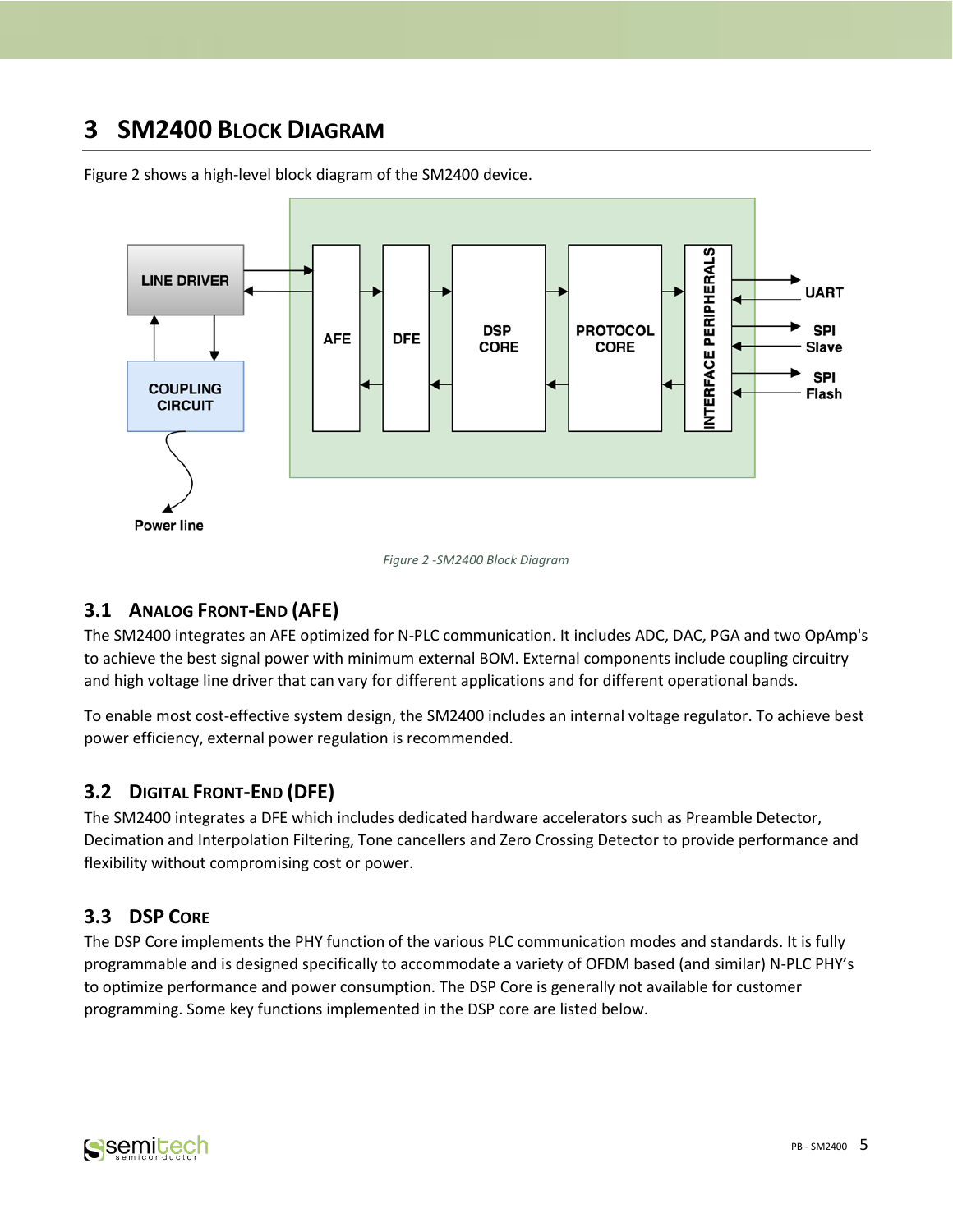### **3.3.1 Selectable Modes and Modulations**

By using different firmware images, the SM2400 can be configured to operate in one of several modes, such as: G3-PLC-FCC, G3-PLC-CENELEC A, PRIME, IEEE 1901.2, XR, PLC4TRUCKS, etc. Different modes may imply different operational frequency bands (such as FCC, CEN-A/B/C) with a different number of carriers.

The SM2400 with its OFDM engine allows for configurable modulations per carrier. While in the case of standard based modes of operation (such as. G3-PLC-FCC) the configurations are implied by the standard, the SM2400 offers a number of proprietary modes tunes for best performance or specific application needs. As an example, XXR mode offers unique robustness in the presence noise with relatively low data rates 1-4kbps), while Full-Band PLC mode is similar to G3-PLC, but utilizes the entire 30-500kHz band to achieve much higher bit rates in similar channel conditions.

In general, the following modulations are available: Differential and coherent BPSK, QPSK, 8PSK and coherent 16QAM. From time to time, additional modes are created depending on customer requirements.

Note that using different frequency bands (such as FCC or CENELEC) may require different passive components on the board.

### **3.3.2 Forward Error Correction (FEC)**

The SM2400 supports a number of FEC schemes: Reed-Solomon (255,239) and (255,247); rate half Convolutional coding with constraint length 7 (generator polynomial is [133,171]). In G3 and IEEE 1901.2 modes Convolutional coding is concatenated with RS to achieve the best reliability. As with modulations, special FEC modes that include extra repetition coding for increased robustness and puncturing for increased data rate on capable channels are added from time to time based on customer requirements

#### **3.3.3 Communication Medium Metrics**

The SM2400 provides several metrics to assist L2 and L3 channel adaptation and routing. These metrics are: RSSI, SNR and LQI, which is a measure of the data rate. The RSSI is an estimate of received signal strength. Each packet received can be interrogated for its estimated signal strength. This is very useful to determine the signal to noise ratio of different nodes on the network. It may be that the noise in a particular band is low but the signal is also attenuated significantly making data transmission unreliable. Network management systems can also interrogate each node for signal to noise ratios to create a database of all transmission path conditions. This produces a deterministic way of finding where repeaters are needed in a difficult environment even if they are dynamic.

### **3.4 PROTOCOL CORE**

The Protocol Core is designed to implement the MAC and routing functions of the various PLC protocols along with general control functions. It is based on a 32-bit RISC CPU with some customized hardware blocks (e.g. CRC accelerator). The Protocol Core includes dedicated Watchdog timer and high-performance program and data memory.

#### **3.4.1 Security**

The Protocol Core includes a dedicates Advanced Encryption Standard (AES) engine, which conforms to FIPS 197 standard. It is used for efficiently implement data encryption and authentication protocols. Key sizes of up to 256 bits are supported. The AES engine supports the following modes.

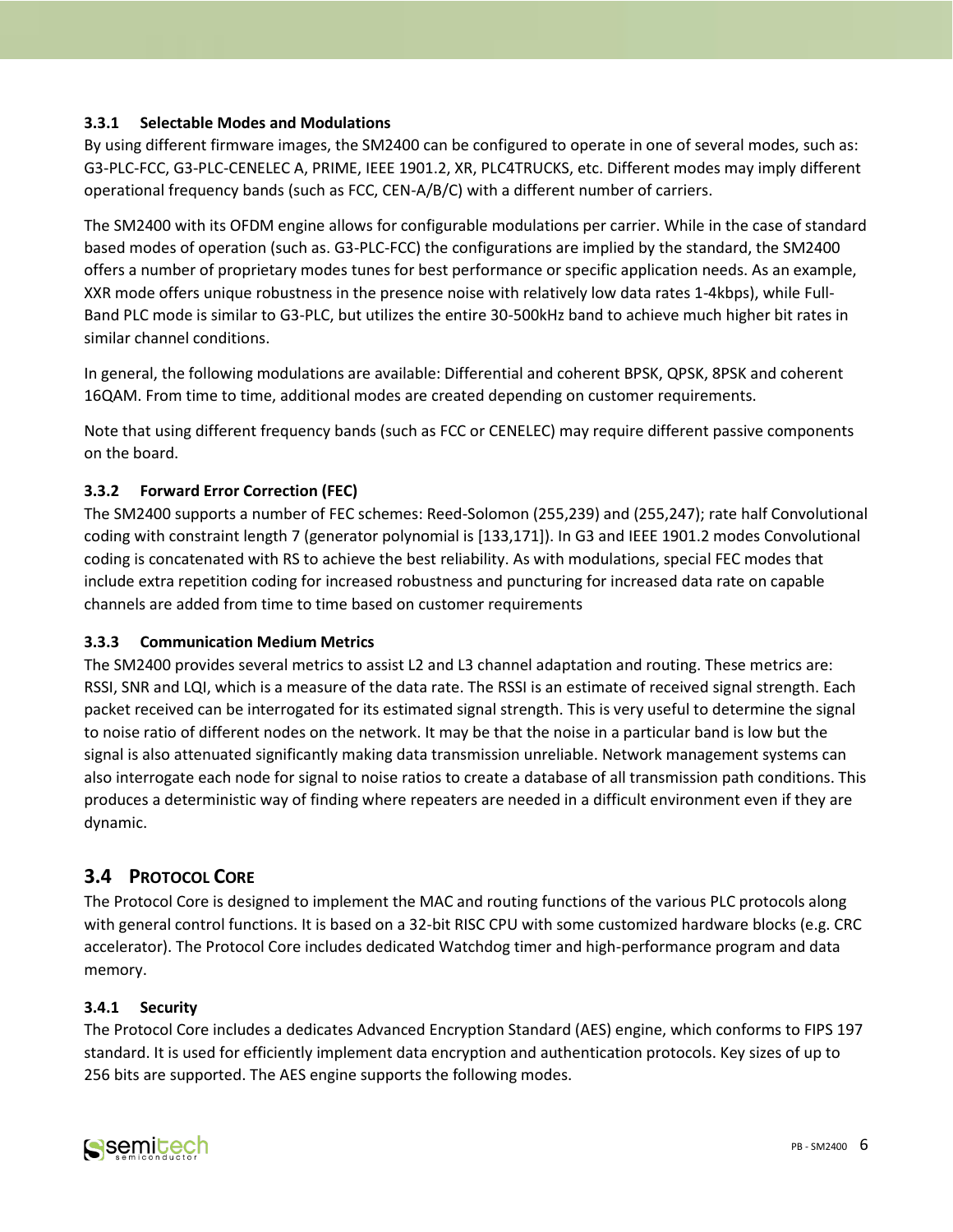- Electronic Code Book (ECB) encryption
- Cipher Block Chaining (CBC) encryption
- AES Counter with CBC-MAC (CCM\*) authenticated encryption
- Counter (CTR) encryption mode

### **3.5 PERIPHERAL INTERFACES**

The SM2400 includes several peripheral interfaces for adding optional system components, such as host MCU, flash memory, telemetry devices, etc. Those interfaces include:

- UART Serves as the main host interface
- SPI Slave Connects to host MCU (alternative to UART)
- SPI Master Flash and general purpose. Extends to two additional devices that can be used for telemetry or to interface to a wireless transceiver
- Special purpose control signals
- GPIO's
- JTAG

## **4 BOOT OPTIONS**

The SM2400 can be configured to boot in one of three ways using the 3-bit mode control bus.

[Table 1](#page-6-0) lists the possible boot mode configurations.

<span id="page-6-0"></span>*Table 1 - Boot Mode Configurations*

| <b>Boot Mode</b>  | $MODE[2:0]^{(1)}$ | <b>Description</b>                                                                                                                      |  |
|-------------------|-------------------|-----------------------------------------------------------------------------------------------------------------------------------------|--|
| <b>SPI Master</b> | 000               | Boot from SPI Master SSb0 (i.e., external SPI Flash)                                                                                    |  |
| CI SPI Slave      | 001               | Bootloader over SPI interface allows directly download firmware (boot<br>from HOST) or in-system programming of an attached SPI Flash.  |  |
| <b>CI UART</b>    | 010               | Bootloader over UART interface allows directly download firmware (boot<br>from HOST) or in-system programming of an attached SPI Flash. |  |
| Reserved          | 011               | Reserved                                                                                                                                |  |
| Reserved          | 1xx               | Reserved                                                                                                                                |  |

(1) It is recommended that the MODE[2:0] pins are pulled to the desired state via pull-up and/or pull-down resistors rather than tied directly to VDDIO or VSSIO.

## **5 CONTACT INFORMATION**

For additional information regarding the SM2400 including technical data sheets, application notes, sample enquiries, demonstration modules, pricing and ordering, please contact:

#### **Semitech Semiconductor Pty. Ltd.**

[http://www.semitechsemi.com](http://www.semitechsemi.com/)

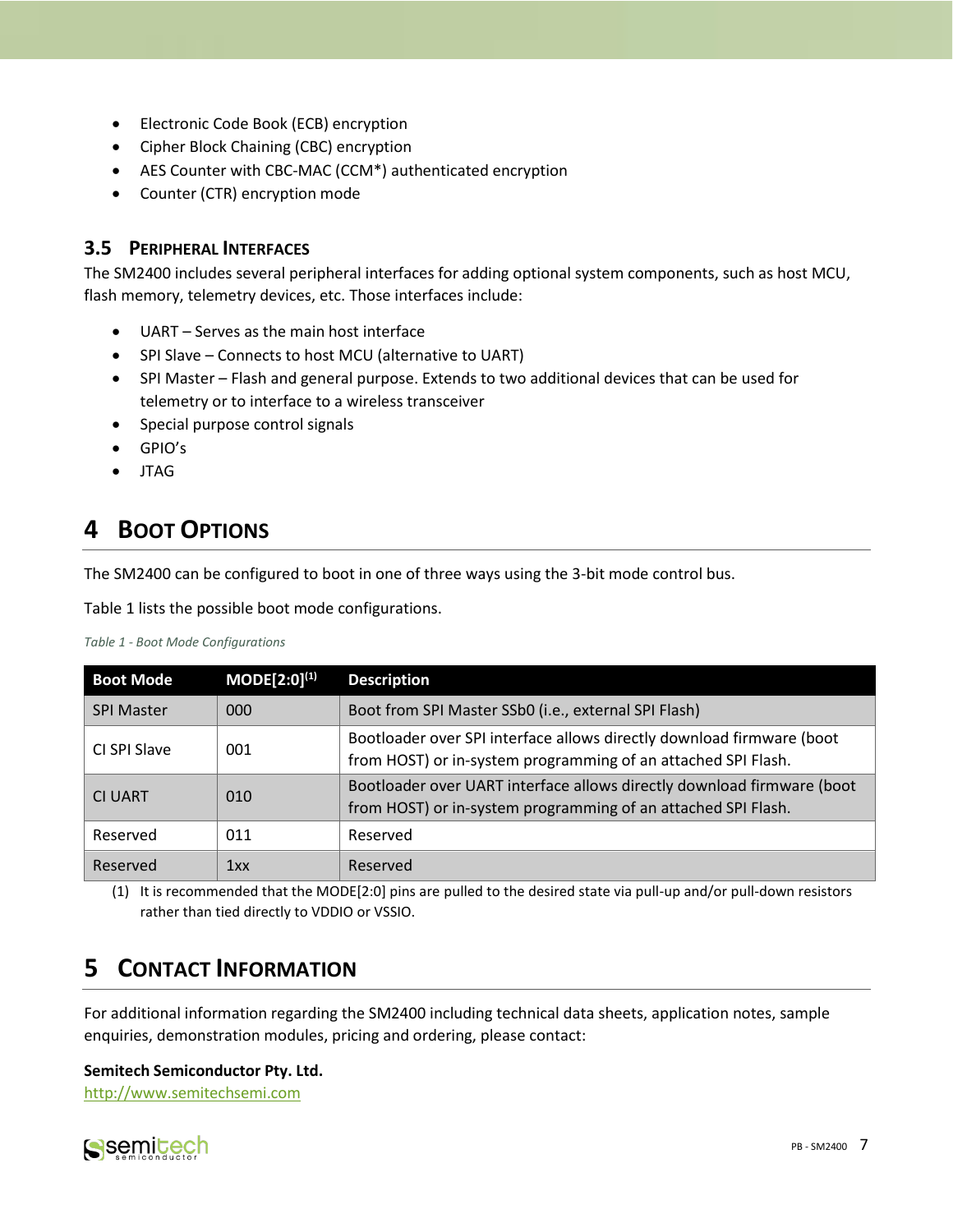# **6 GLOSSARY OF TERMS**

| <b>Acronym</b> | <b>Definition</b>                                            | <b>Acronym</b> | <b>Definition</b>                                    |
|----------------|--------------------------------------------------------------|----------------|------------------------------------------------------|
| 16QAM          | Quadrature Amplitude Modulation                              | <b>FSK</b>     | <b>Frequency Shift Keying</b>                        |
| 8PSK           | High order PSK                                               | <b>GPIO</b>    | General Purpose Input/Output                         |
| <b>ADC</b>     | Analog to Digital Converter                                  | <b>IEEE</b>    | Institute of Electrical and Electronics<br>Engineers |
| <b>AFE</b>     | Analog Front End                                             | IoT            | Internet of Things                                   |
| <b>AES</b>     | <b>Advanced Encryption Standard</b>                          | <b>JTAG</b>    | Joint Test Action Group                              |
| AMI            | Advanced Metering Infrastructure                             | <b>LPC</b>     | Low Pin Count                                        |
| <b>AMR</b>     | <b>Automatic Meter Reading</b>                               | <b>LQFP</b>    | Low Quad Flat Pack                                   |
| ARIB           | Association of Radio Industries and<br><b>Businesses</b>     | <b>MAC</b>     | <b>Media Access Controller</b>                       |
| <b>ARQ</b>     | <b>Automatic Repeat-Request</b>                              | <b>MCU</b>     | Microcontroller Unit                                 |
| BA             | <b>Building Automation</b>                                   | <b>OFDM</b>    | <b>Orthogonal Frequency-Division</b><br>Multiplexing |
| <b>BPSK</b>    | <b>Binary Phase Shift Keying</b>                             | <b>PGA</b>     | Programmable Gain Amplifier                          |
| <b>CBC</b>     | <b>Cipher Block Chaining</b>                                 | PHY            | Physical layer device                                |
| <b>CCM</b>     | Counter with CBC MAC                                         | <b>PLC</b>     | <b>Power Line Communications</b>                     |
| <b>CENELEC</b> | European Committee for Electro-<br>technical Standardization | PLL            | Phase Locked Loop                                    |
| <b>CRC</b>     | <b>Cyclic Redundancy Check</b>                               | <b>QPSK</b>    | Quadrature Phase Shift Keying                        |
| <b>CTIA</b>    | <b>Cellular Telecommunications Industry</b><br>Association   | <b>RAM</b>     | <b>Random Access Memory</b>                          |
| <b>CTR</b>     | Counter mode                                                 | <b>RISC</b>    | Reduced Instruction Set Computer                     |
| <b>DAC</b>     | Digital to Analog Converter                                  | <b>ROM</b>     | Read Only Memory                                     |
| <b>DFE</b>     | Digital Front End                                            |                |                                                      |
| <b>DSP</b>     | Digital Signal Processor                                     | <b>RSSI</b>    | Received Signal Strength Indicator                   |
| ECB            | <b>Electronic Code Book</b>                                  | <b>SCADA</b>   | <b>Supervisor Control and Data</b><br>Acquisition    |
| <b>FCC</b>     | <b>Federal Communications Commission</b>                     | SNR            | Signal to Noise Ratio                                |
| <b>FEC</b>     | <b>Forward Error Correction</b>                              | <b>SRAM</b>    | Synchronous Random Access Memory                     |
| <b>FFT</b>     | <b>Fast Fourier Transforms</b>                               | <b>UART</b>    | Universal Asynchronous Receiver<br>Transmitter       |
| <b>FIR</b>     | Finite Impulse Response                                      | <b>XOR</b>     | <b>Exclusive OR logical function</b>                 |